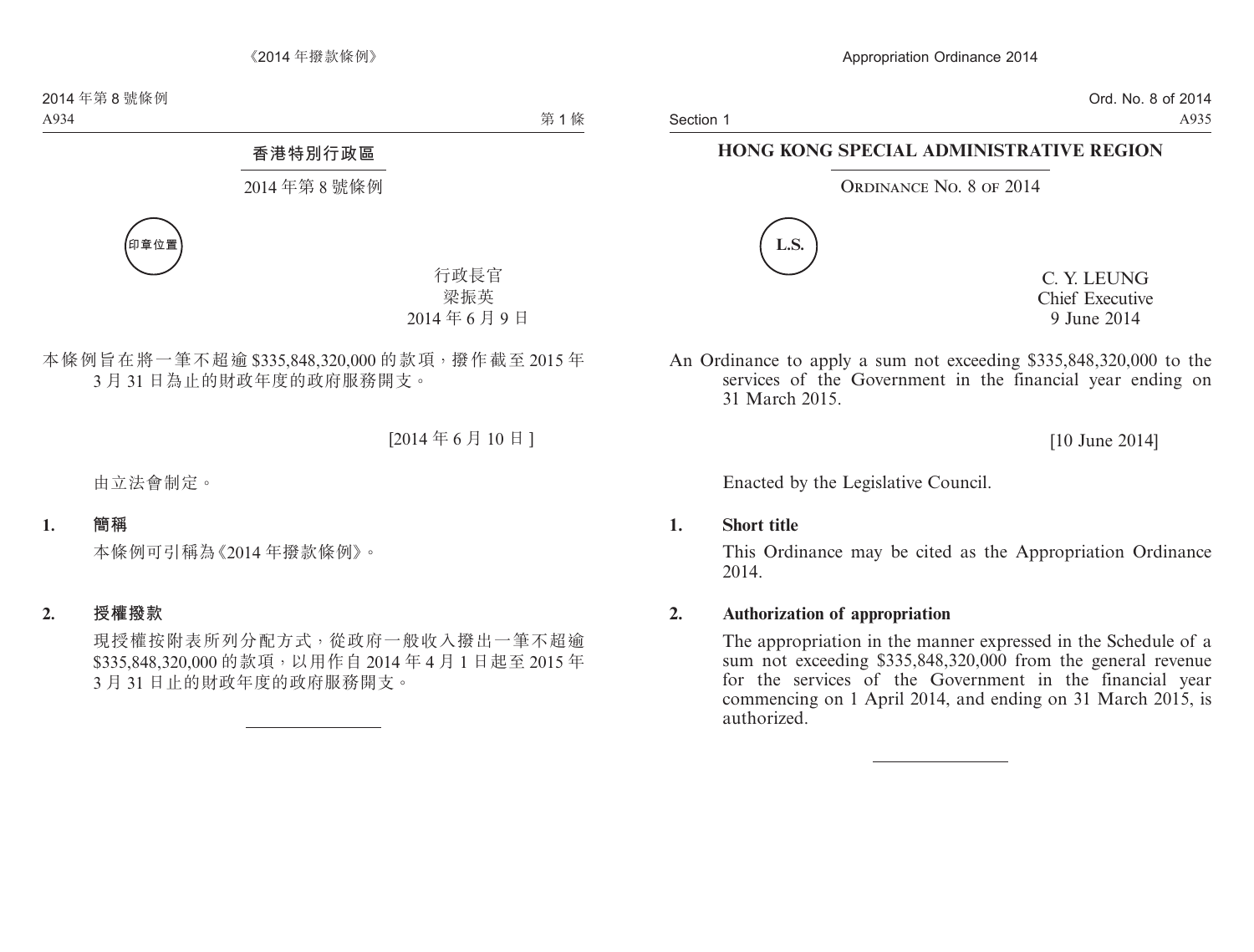| Schedule          |                                                                               | Ord. No. 8 of 2014<br>A937        |
|-------------------|-------------------------------------------------------------------------------|-----------------------------------|
|                   | <b>Schedule</b>                                                               | $\left[ \text{s. 2} \right]$      |
| Number<br>of Vote | Head of Expenditure                                                           | Amount<br>of Vote<br>$\mathbb{S}$ |
| 21                |                                                                               | 99,112,000                        |
| 22                | Agriculture, Fisheries and Conservation                                       | 1,395,778,000                     |
| 23                |                                                                               | 80,590,000                        |
| 24                |                                                                               | 144,428,000                       |
| 25                | Architectural Services Department                                             | 1,806,701,000                     |
| 26                | Census and Statistics Department                                              | 615,131,000                       |
| 27                |                                                                               | 95,687,000                        |
| 28                |                                                                               | 862,098,000                       |
| 30                | Correctional Services Department                                              | 3,366,910,000                     |
| 31                | Customs and Excise Department                                                 | 3,056,587,000                     |
| 33                | Civil Engineering and Development                                             | 2,120,406,000                     |
| 37                |                                                                               | 6,093,178,000                     |
| 39                | Drainage Services Department                                                  | 2,182,147,000                     |
| 42                | <b>Electrical and Mechanical Services</b>                                     | 512,903,000                       |
| 44                | Environmental Protection Department                                           | 6,848,374,000                     |
| 45                |                                                                               | 5,007,243,000                     |
| 46                | General Expenses of the Civil Service                                         | 3,170,445,000                     |
| 47                | Government Secretariat: Office of the<br>Government Chief Information Officer | 690,227,000                       |
| 48                |                                                                               | 435,759,000                       |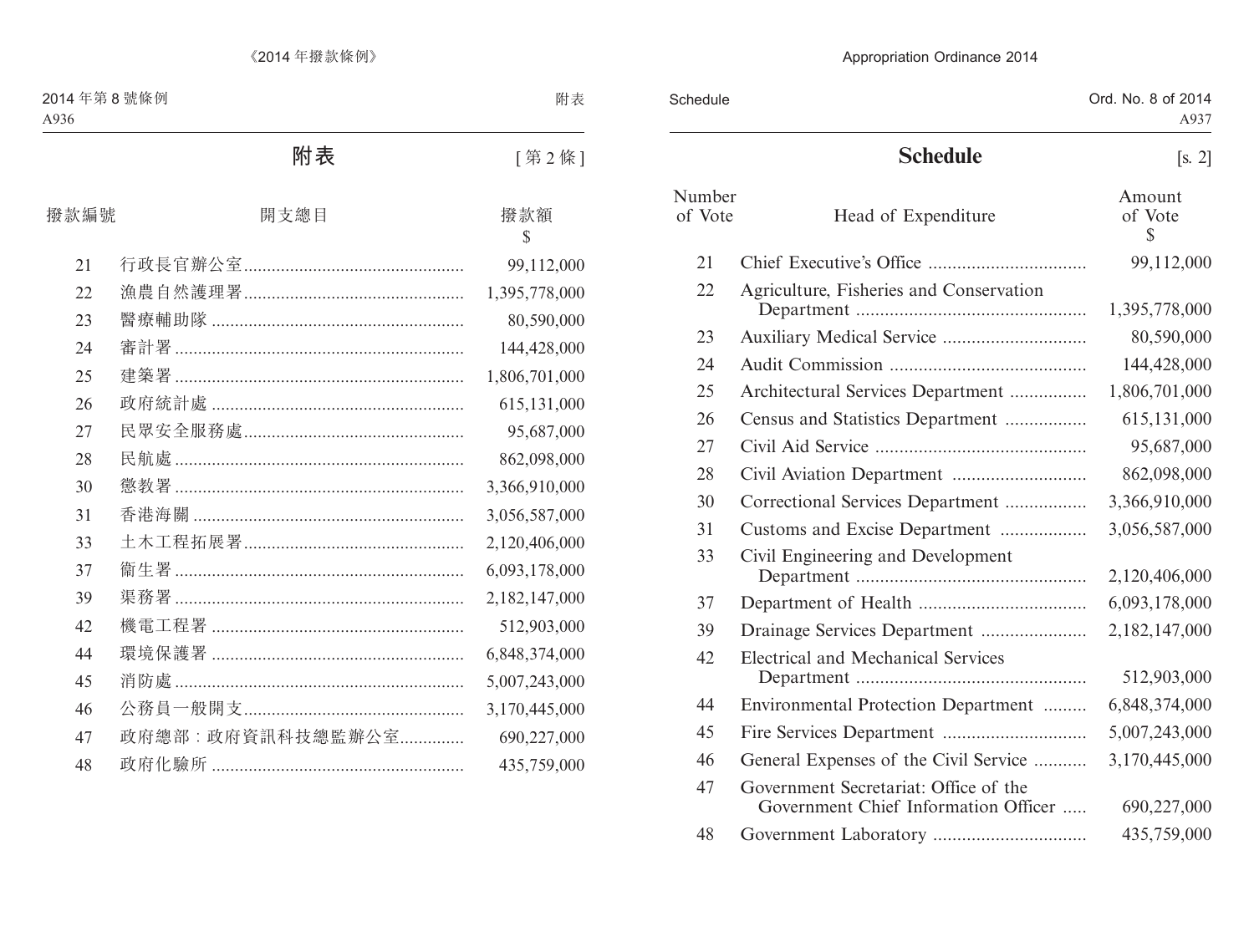| Schedule          |                                                                                                       | Ord. No. 8 of 2014<br>A939        |
|-------------------|-------------------------------------------------------------------------------------------------------|-----------------------------------|
| Number<br>of Vote | Head of Expenditure                                                                                   | Amount<br>of Vote<br>$\mathbb{S}$ |
| 49                | Food and Environmental Hygiene                                                                        | 5,667,222,000                     |
| 51                |                                                                                                       | 1,873,206,000                     |
| 53                | Government Secretariat: Home Affairs                                                                  | 1,546,324,000                     |
| 55                | Government Secretariat: Commerce and<br>Economic Development Bureau<br>(Communications and Technology | 314,910,000                       |
| 59                | Government Logistics Department                                                                       | 537,179,000                       |
| 60                |                                                                                                       | 2,549,814,000                     |
| 62                |                                                                                                       | 261,054,000                       |
| 63                |                                                                                                       | 2,183,530,000                     |
| 70                |                                                                                                       | 3,694,051,000                     |
| 72                | <b>Independent Commission Against</b>                                                                 | 937,127,000                       |
| 74                | Information Services Department                                                                       | 408,758,000                       |
| 76                |                                                                                                       | 1,389,503,000                     |
| 78                | Intellectual Property Department                                                                      | 133,516,000                       |
| 79                |                                                                                                       | 114,967,000                       |
| 80                |                                                                                                       | 1,356,642,000                     |
| 82                |                                                                                                       | 1,175,901,000                     |
| 90                |                                                                                                       | 1,912,412,000                     |
| 91                |                                                                                                       | 2,162,090,000                     |
| 92                |                                                                                                       | 1,795,198,000                     |
| 94                |                                                                                                       | 833,151,000                       |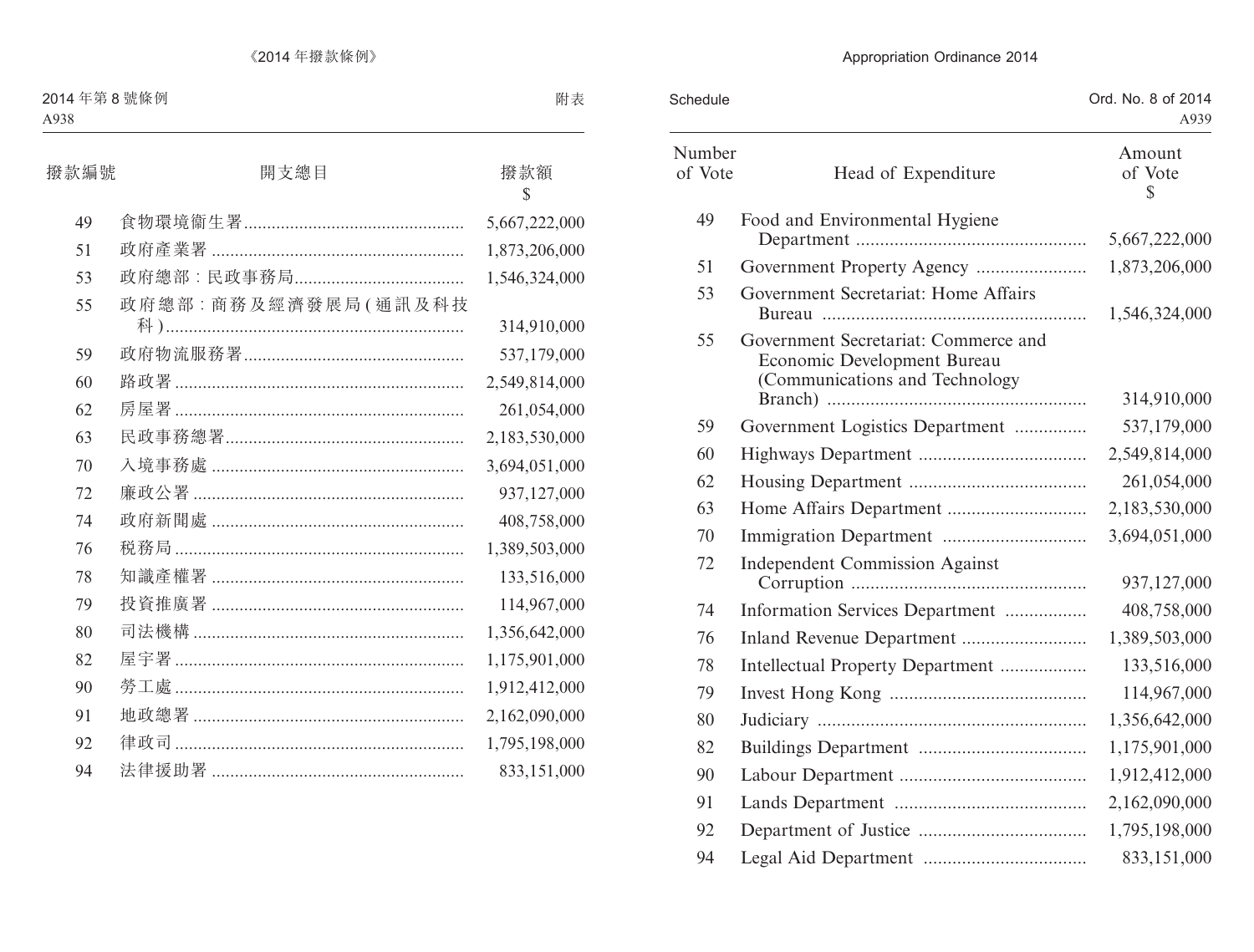| Schedule          |                                                                           | Ord. No. 8 of 2014<br>A941 |
|-------------------|---------------------------------------------------------------------------|----------------------------|
| Number<br>of Vote | Head of Expenditure                                                       | Amount<br>of Vote<br>\$    |
| 95                | Leisure and Cultural Services                                             | 6,889,307,000              |
| 96                | Government Secretariat: Overseas Economic                                 | 333,479,000                |
| 100               |                                                                           | 1,156,473,000              |
| 106               |                                                                           | 11,915,636,000             |
| 112               | Legislative Council Commission                                            | 717,691,000                |
| 114               |                                                                           | 102,816,000                |
| 116               |                                                                           | 147,624,000                |
| 118               |                                                                           | 607,936,000                |
| 120               |                                                                           | 27,317,100,000             |
| 121               | Independent Police Complaints Council                                     | 55,988,000                 |
| 122               |                                                                           | 15,515,188,000             |
| 136               | Public Service Commission Secretariat                                     | 20,782,000                 |
| 137               | Government Secretariat: Environment                                       | 80,408,000                 |
| 138               | Government Secretariat: Development<br>Bureau (Planning and Lands Branch) | 492,049,000                |
| 139               | Government Secretariat: Food and Health                                   | 76,150,000                 |
| 140               | Government Secretariat: Food and Health                                   | 48,507,848,000             |
| 141               | Government Secretariat: Labour and Welfare                                | 753,727,000                |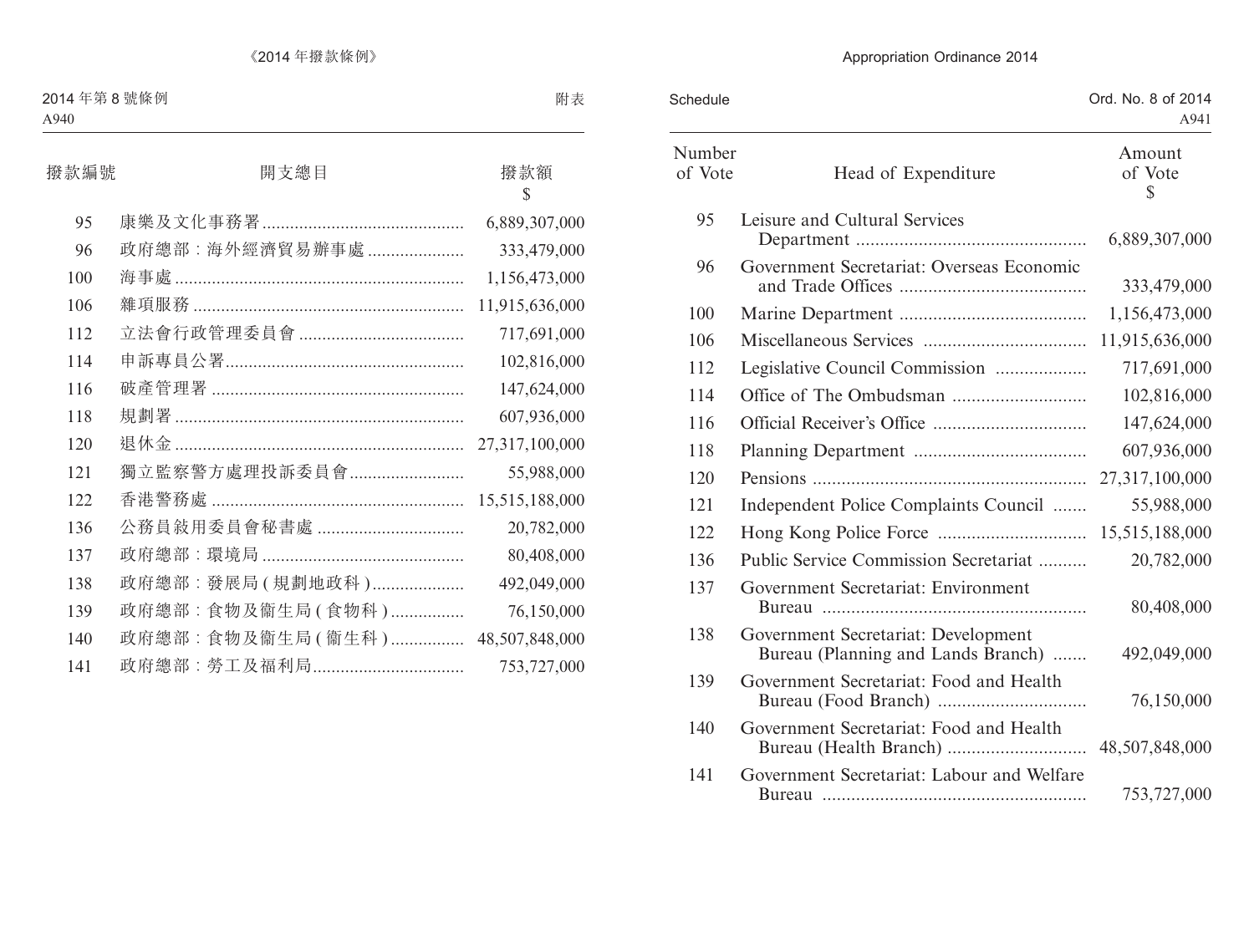| Schedule          |                                                                                                        | Ord. No. 8 of 2014<br>A943 |
|-------------------|--------------------------------------------------------------------------------------------------------|----------------------------|
| Number<br>of Vote | Head of Expenditure                                                                                    | Amount<br>of Vote<br>S     |
| 142               | Government Secretariat: Offices of the Chief<br>Secretary for Administration and the                   | 833,832,000                |
| 143               | Government Secretariat: Civil Service                                                                  | 521,385,000                |
| 144               | Government Secretariat: Constitutional and                                                             | 582,912,000                |
| 147               | Government Secretariat: Financial Services<br>and the Treasury Bureau (The Treasury                    | 1,883,242,000              |
| 148               | Government Secretariat: Financial Services<br>and the Treasury Bureau (Financial                       | 312,895,000                |
| 151               | Government Secretariat: Security Bureau                                                                | 325,154,000                |
| 152               | Government Secretariat: Commerce and<br>Economic Development Bureau<br>(Commerce, Industry and Tourism | 1,644,960,000              |
| 155               | Government Secretariat: Innovation and                                                                 | 587,163,000                |
| 156               | Government Secretariat: Education                                                                      |                            |
| 158               | Government Secretariat: Transport and<br>Housing Bureau (Transport Branch)                             | 200,136,000                |
| 159               | Government Secretariat: Development                                                                    | 448,025,000                |
| 160               |                                                                                                        | 784,477,000                |
| 162               | Rating and Valuation Department                                                                        | 479,332,000                |